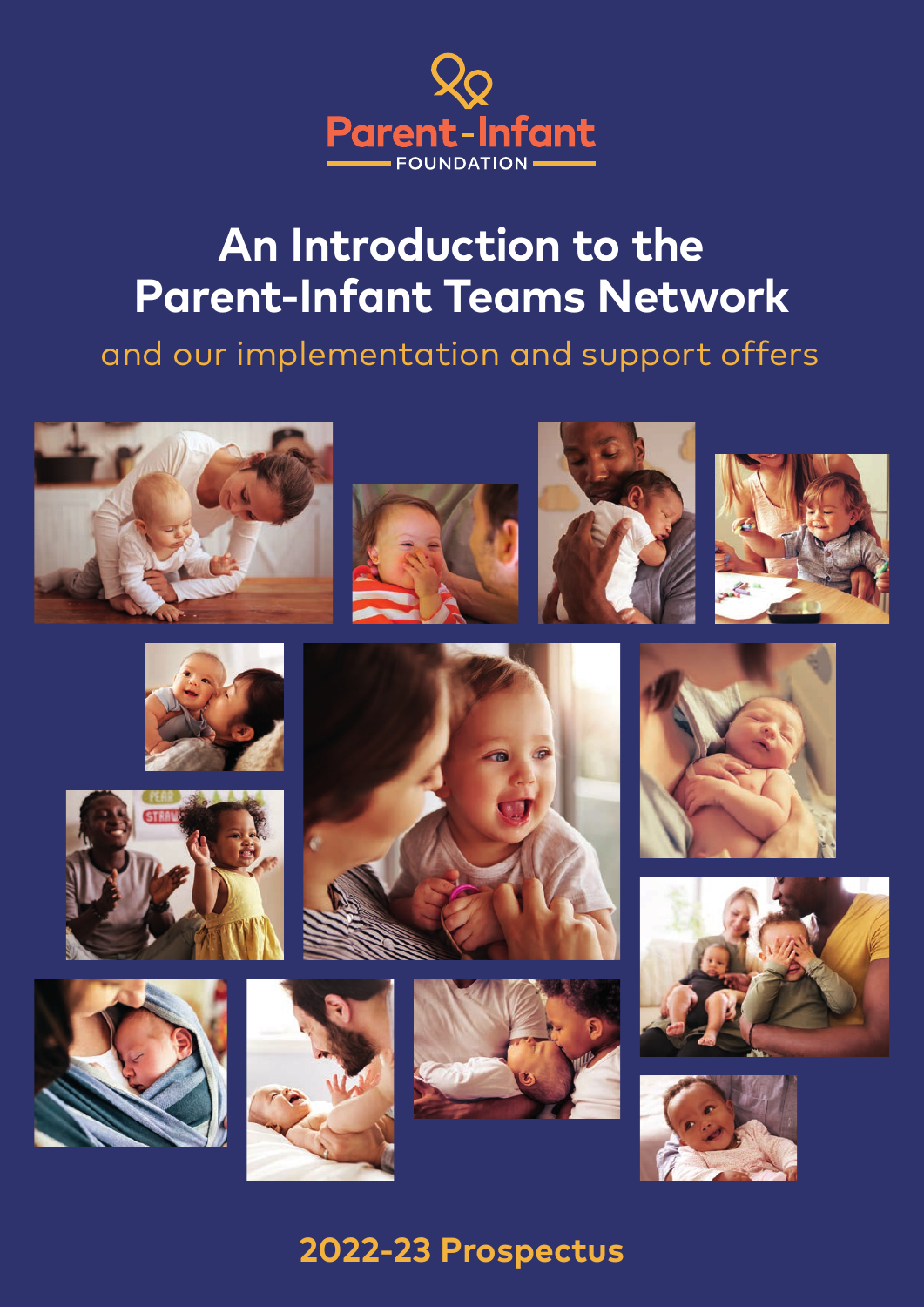This prospectus will introduce you to the Parent-Infant Teams Network, tell you how you can join, and explain the support we offer through the Network and our other bespoke support offers.



### **What are parent-infant teams?**

**The Parent-Infant Foundation** supports the growth and quality of specialised parentinfant relationship teams across the UK. For the last decade, we have worked with clinicians, commissioners, policy makers and others around the UK to develop, grow and increase the effectiveness of parent-infant teams. In this prospectus you can read more about how we support existing parentinfant teams and those who are developing new provision.

Specialised parent-infant relationship teams are multi-disciplinary teams, led by mental health professionals such as psychotherapists or psychologists with expertise in working with babies and their families.

Parent-infant teams work at multiple levels: They work with families experiencing severe, complex and/ or enduring difficulties with a tailored package of support to strengthen and repair early relationships.

They are also expert advisors and champions for all parent-infant relationships, driving change across their local systems through offering training, consultation, supervision and strategic support.

Parent-infant teams are called different names on the ground, this might be infant mental health services, parent-infant mental health services, PIPs, or other names chosen by local communities.

### **The Parent-Infant Teams Network**

**The Parent-Infant Teams Network** brings together established and emerging specialised parent-infant relationship teams around UK to share good practice and learn together. We champion parent-infant teams and work together towards the highest standards of practice. Clinicians, managers and commissioners in the Network benefit from access to written materials and resources, and find huge value in having a safe, supportive space to share challenges and achievements and to learn together.

Anyone who is part of an established specialised parent-infant relationship team around the UK, or that is working towards being a team can join the Network. Enhanced Network membership enables teams to access our additional implementation support at a further cost.

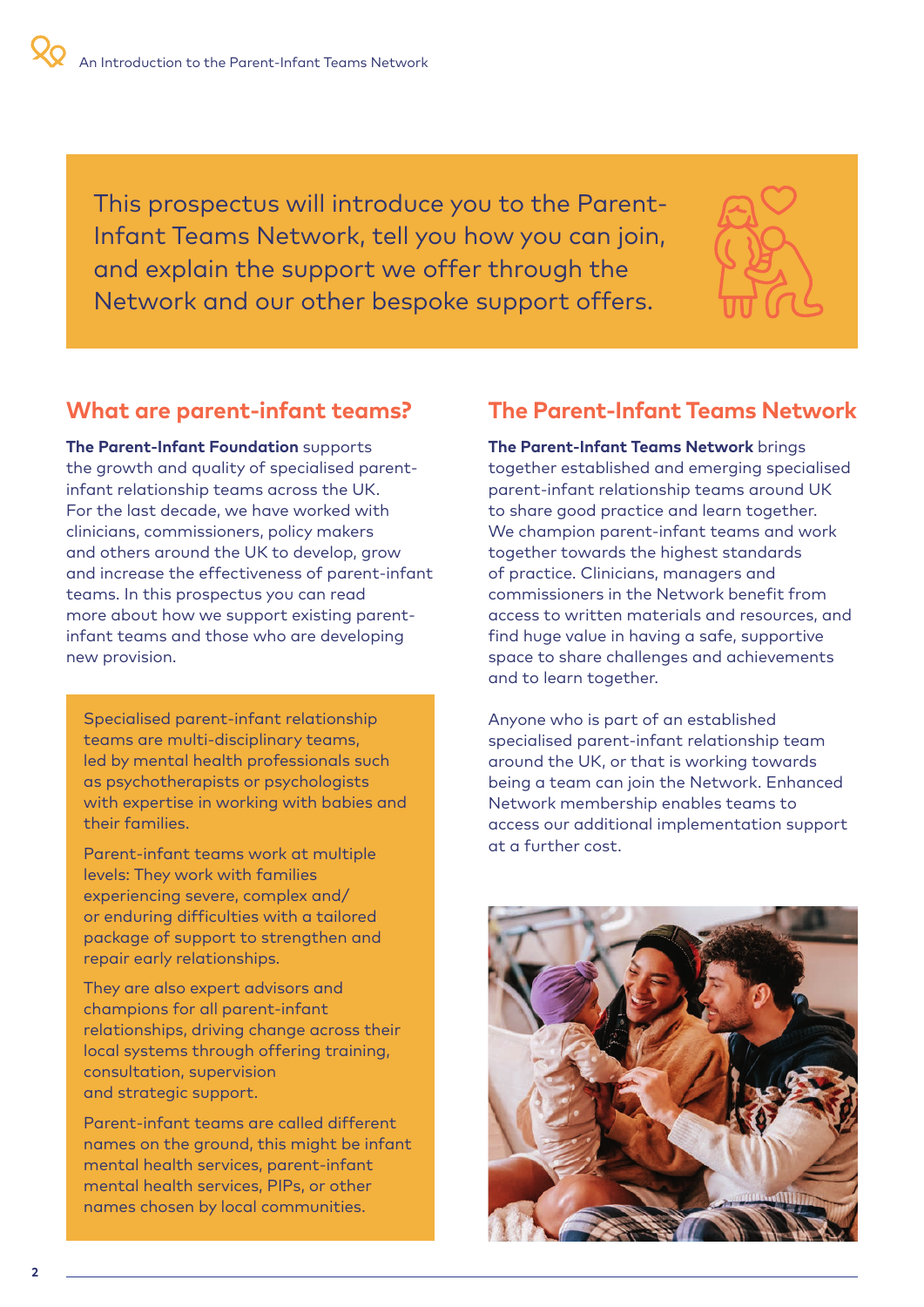## **What are the benefits of joining the Network?**

**Anyone who is in an existing parent-infant team or developing a team is welcome to join the Network.**

### **Basic Network membership**



#### **Free access to:**



### **Connection to parent-infant teams around the UK**

- Bi-monthly online **peer learning forum** sharing practice and ideas on particular topics of interest with other clinicians
- **Quarterly newsletter** with a round-up of relevant research, policy and practice updates



#### **Access to information and resources**

- Comprehensive **online development and implementation toolkit**.
- Access to a members' only **Network area**: a password-protected online resource library where you can find:
	- **Resources** shared by other Network members such as referral forms, leaflets for families, job descriptions etc.
	- **Learning materials** from past webinars
- Our **self-audit tool** to help parent-infant teams and their commissioners to consider the extent to which they meet the criteria for a specialised parent-infant relationship team, and where there might be room for improvement and growth



**National policy and campaigning work** 

#### **National policy and campaigning work**

The opportunity to influence national policy, and access to news and briefings about policy development

**"It's so helpful to make connections with other clinicians working in this field ... I value this forum immensely."** 

Peer learning forum feedback



### **Regular events**

All team members will be invited to attend the following events, some of which may be at a small additional cost:

- **Bi-monthly webinars** with national and international experts in parent-infant relationship practice and research
- **National Network events** in person and online

**"Very interesting and inspiring"**  Webinar feedback

All parent-infant teams and emerging teams in Scotland can join the **Scottish Development Community**, as well as being part of the UK-wide Parent-Infant Teams Network.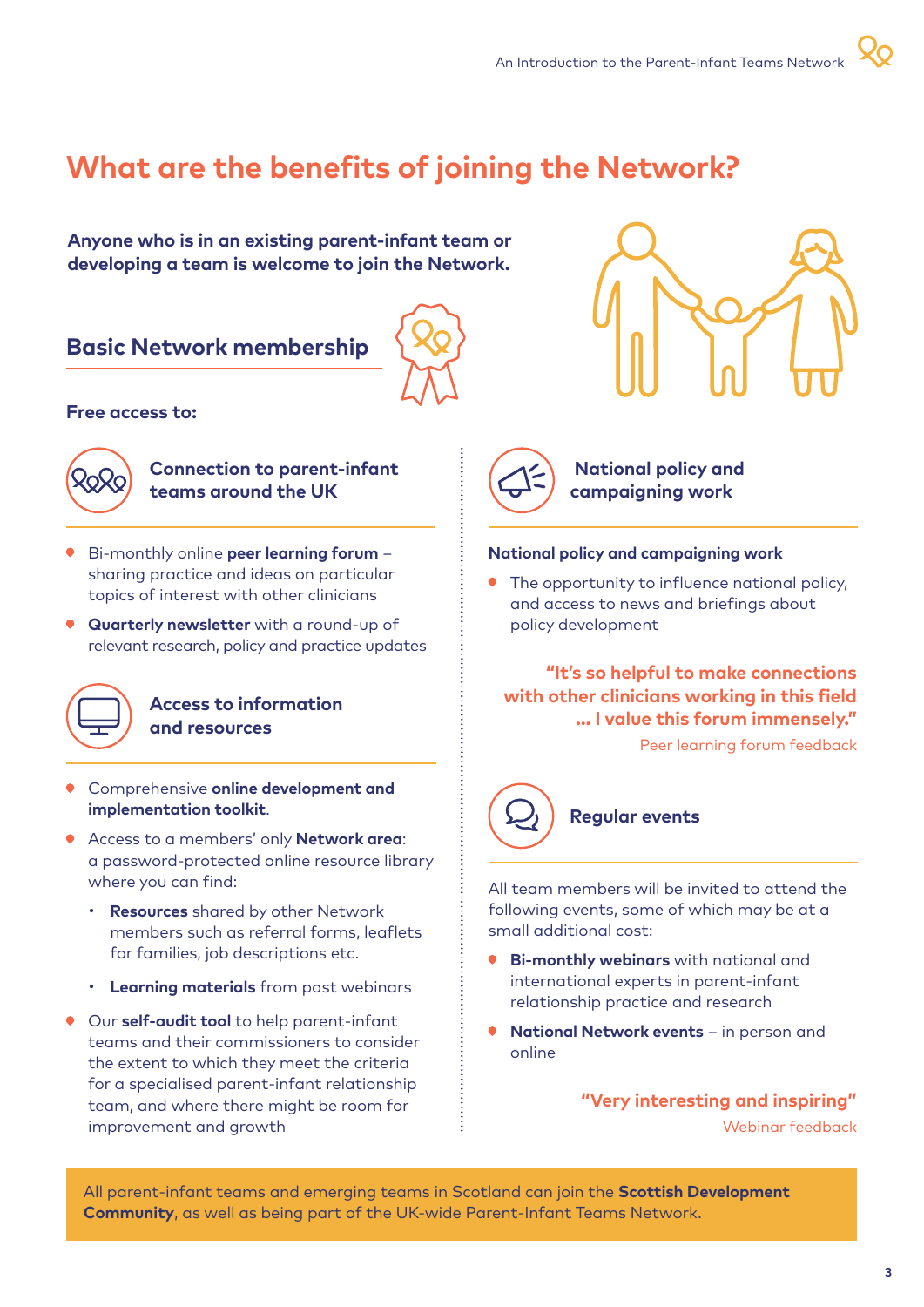## **Enhanced membership and additional implementation support**

### **Enhanced membership**



**In addition** to basic membership this package includes:

- **Two hours of tailored advice and support a month** (or equivalent) from one of our clinical or service development experts
- **Access to a two hour monthly drop-in implementation surgery** – A regular online drop-in space to ask questions, get advice and connect with professionals in other areas
- **Free access** to all Network webinars and events.

#### **Cost of package: £3,300 per team per year**

### **Enhanced-plus membership**



In addition to basic membership, this package includes:

- **Project inception meeting** which includes development of a project plan
- Guided use of our **self-audit tool**
- Access to **five hours of advice and support a month** (or equivalent). This can also include attending programme or project meetings, delivering training, writing proposals, running reflective practice sessions
- **Access to a two hour monthly drop-in implementation surgery**
- **Free access to two Network events a year**
- Free access to **bi-monthly webinars**.

**Cost of package: £6,000 a year** 



**"Having the Parent-Infant Foundation there has really made a difference. It's given us a framework, a framework of development, a framework of training, supportive partners, other people who've been through this development. You know, really it's immeasurable, I think, the value that that's brought."**

Evaluation of the Together with Baby team in Essex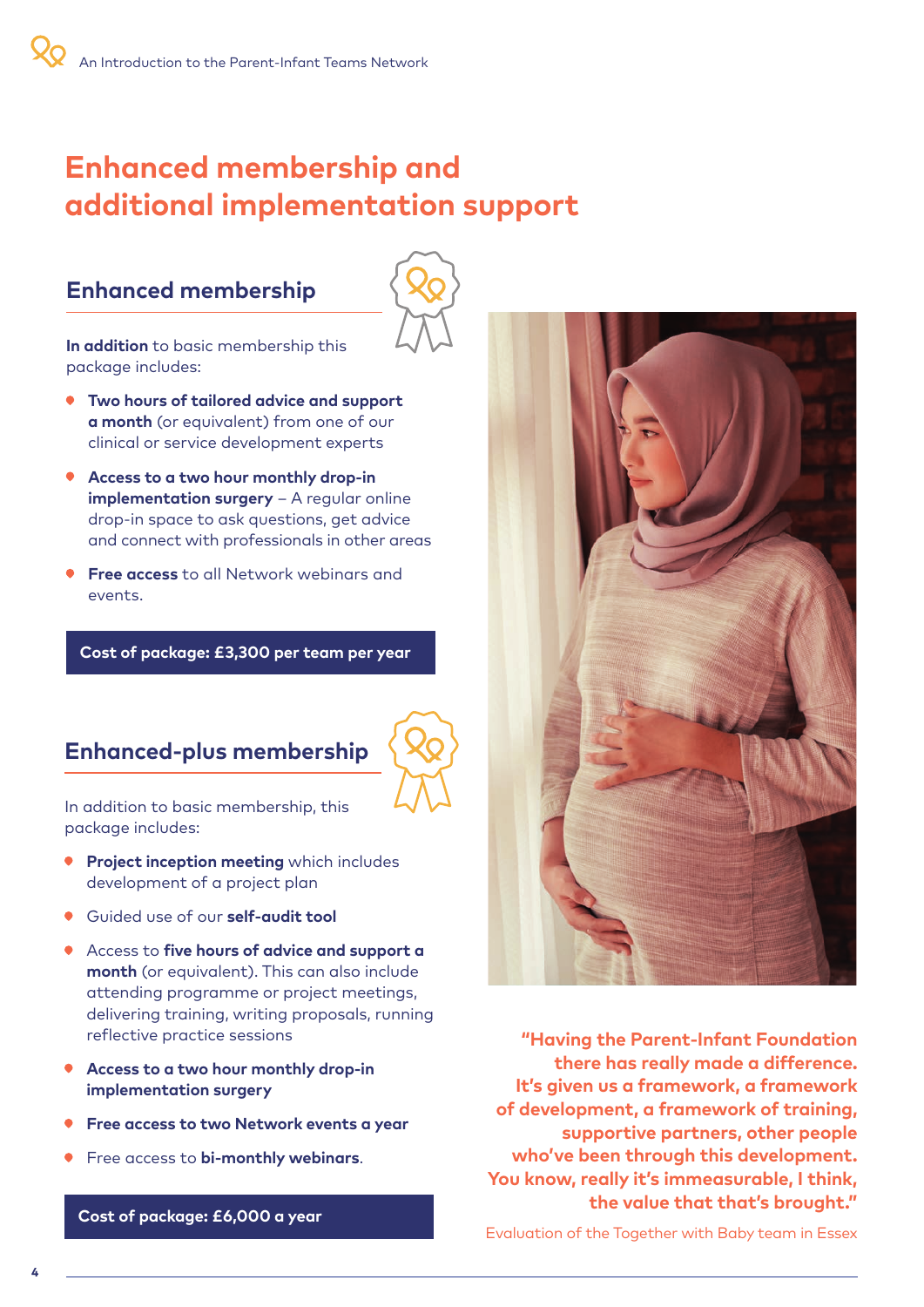## **Bespoke support offers**

In addition to the above membership packages, you might prefer to build your own package of support.

#### **You may want:**

- **intensive start-up support** or
- **guidance on a particular element of**   $\bullet$ **implementation**.

We are happy to put together packages of implementation and delivery support for emerging and existing parent-infant teams, including bespoke 1:1 advice and guidance to suit where you are at on your implementation journey. Please get in touch and we will arrange to meet with you to discuss what would work best for you.



#### **Topics that might be covered in your bespoke package of support might include:**

- Analysis of local needs and service mapping in the area
- **Commissioning models**
- **Involving user voice (parents and babies)** in service design and development
- **Team composition and recruitment**
- Workforce development and training
- Data collection and outcome measurements
- Reporting to funders and wider comms
- Clinical interventions
- Developing care pathways
- Policy development
- **Indirect training and consultation work** with the wider early years system

**"As a service looking to develop and expand our parent-infant relationship work, the guidance and support we have received from the Parent-Infant Foundation has been invaluable."**

Clare Nuttal, Consultant Clinical Psychologist, Birmingham Women's and Children's NHS Foundation Trust

## **How do I join the Network?**

To join the Network, or to arrange a meeting to discuss how we can support you please contact **admin@parentinfantfoundation.org.uk**

You can also find us [on the website](https://parentinfantfoundation.org.uk/about-us/people/)  **www.parentinfantfoundation.org.uk**